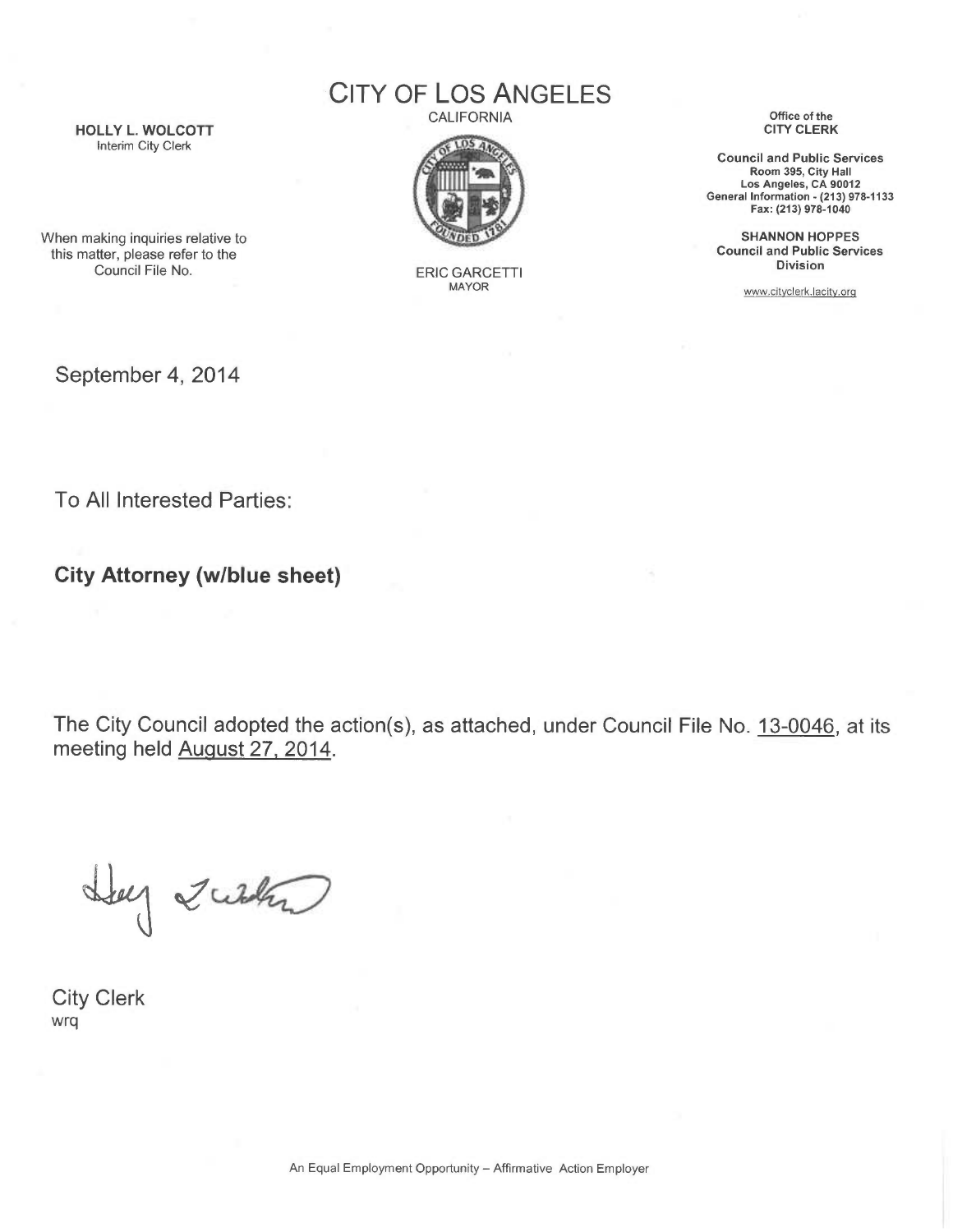|  | 2014 AUG 29 PM 1:10 |  |  |
|--|---------------------|--|--|
|  | CITY OF LOS ANGELES |  |  |
|  |                     |  |  |

| 2014 AUG 29 PM 1:03 |                |
|---------------------|----------------|
| <b>CITY CLERK</b>   |                |
| RY                  | <b>DEPLITY</b> |

## SUBJECT TO THE MAYOR'S APPROVAL

COUNCIL FILE NO. 13-0046

COUNCIL DISTRICT

COUNCIL APPROVAL DATE August 27, <sup>2014</sup>

RE: DEVELOPMENT SERVICES REFORM INITIATIVE

LAST DAY FOR MAYOR TO ACT SEP 0 8 2014 (10 Day Charter requirement as per Charter Section 341)

## DO NOT WRITE BELOW THIS LINE - FOR MAYOR USE ONLY

APPROVED

\*DISAPPROVED

\*Transmit objections in writing pursuant to Charter Section 341

DATE OF MAYOR APPROVAL OR DISAPPROVAL  $\frac{9}{2}/\frac{3}{4}$ 



wrq

MAYOR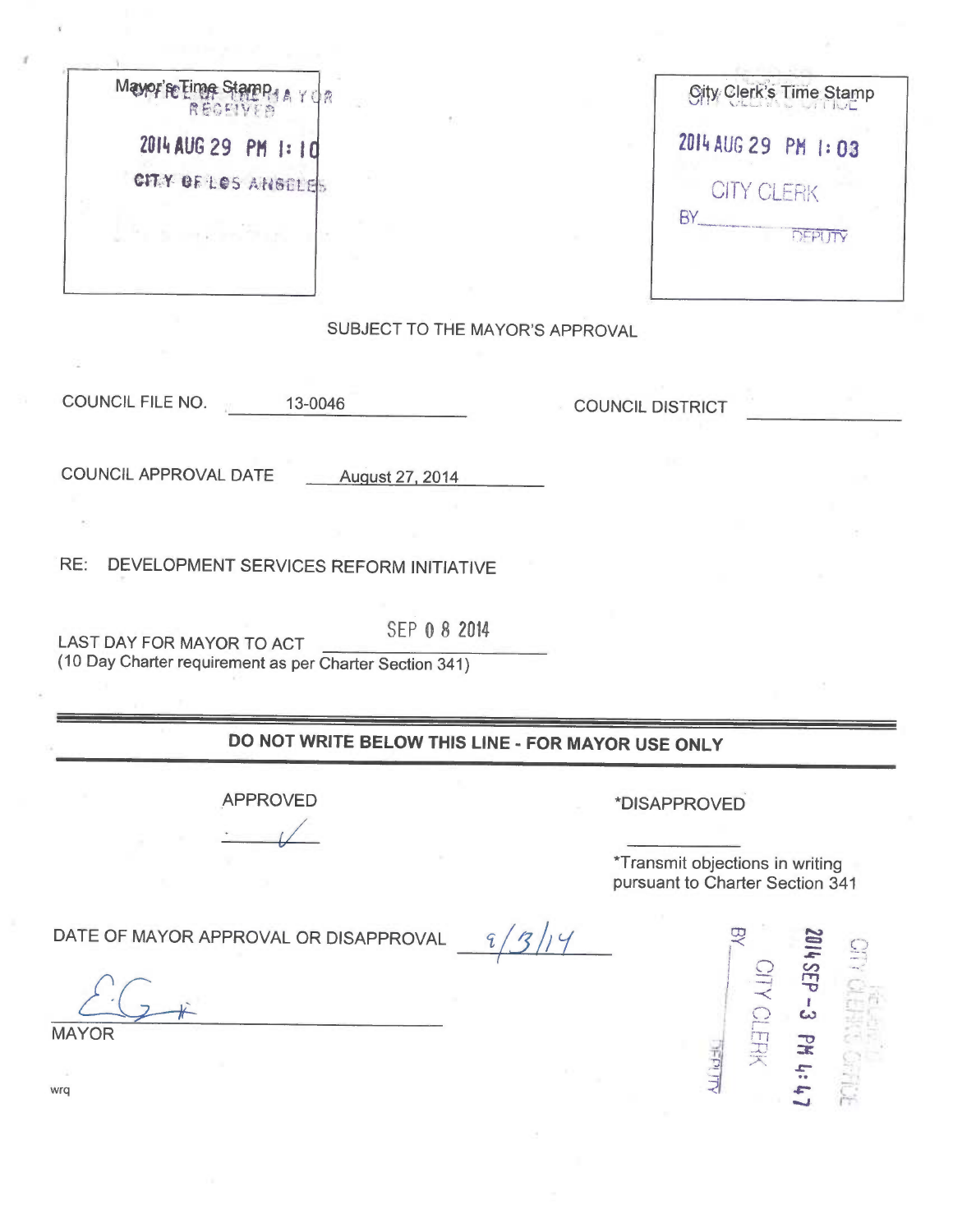File No. 13-0046

PLANNING AND LAND USE MANAGEMENT COMMITTEE REPORT relative to the Development Services Reform lntiative.

Recommendations for Council action, SUBJECT TO THE APPROVAL OF THE MAYOR:

- 1. APPROVE \$117,660 from the Construction Services Trust Fund No. 438/50 for the City Administrative Officer (CAO) to fund the supplemental agreement with Matrix Consulting Group, Inc. to facilitate the implementation of the City's Development Reform Initiative through June 30, 2015.
- 2. REQUEST the City Attorney to draft the necessary ordinance(s) to:
	- a. Effectuate the recommended development services fees for the Los Angeles Department of Transportation contained in Attachment Two of the CAO report dated August 20, 2014.
	- b. Effectuate the recommended fees for the Department of City Planning (DCP) and the Los Angeles Department of Building and Safety (LADBS) contained in the CAO report dated August 20, 2014 for the pro-active Condition Compliance Monitoring and Verification Program.
	- c. Update the language in the Construction Services Trust Fund ordinance and, if necessary, update surcharges to ensure sufficient funding is available to pay for the onetime costs associated with the BuildLA project.
- 3. INSTRUCT the DCP to incorporate the California Environmental Quality Act (CEQA) Mitigation Monitoring fee study into DCP comprehensive fee study.
- 4. REQUEST the City Attorney to postpone drafting the necessary ordinance changes to effectuate the CEQA Mitigation Monitoring fee until DCP has completed their comprehensive fee study.
- 5. DIRECT the Department of Public Works, Bureau of Engineering (BOE) and the LADBS to report in 60 days on the feasibility of LADBS providing cashiering and accounting services on behalf of BOE for development related activities.
- 6. INSTRUCT the CAO to report in 60 days on the feasibility of establishing a special fund for the collection of development services related fees for the BOE and the Los Angeles Fire Department.
- 7. DIRECT the CAO, with the assistance of the affected departments, the Department of General Services and the Consultant, to report in 60 days to the Municipal Facilities Committee with <sup>a</sup> plan to co-locate development services in the three existing Development Services Centers: Metro, Van Nuys, and West Los Angeles.
- 8. INSTRUCT the CAO, with the assistance of the City Attorney and affected departments, to review existing surcharges applied to development fees and, if necessary, recommend modifications to existing surcharges or new surcharges to ensure sufficient funding is available to pay for special purpose activities.